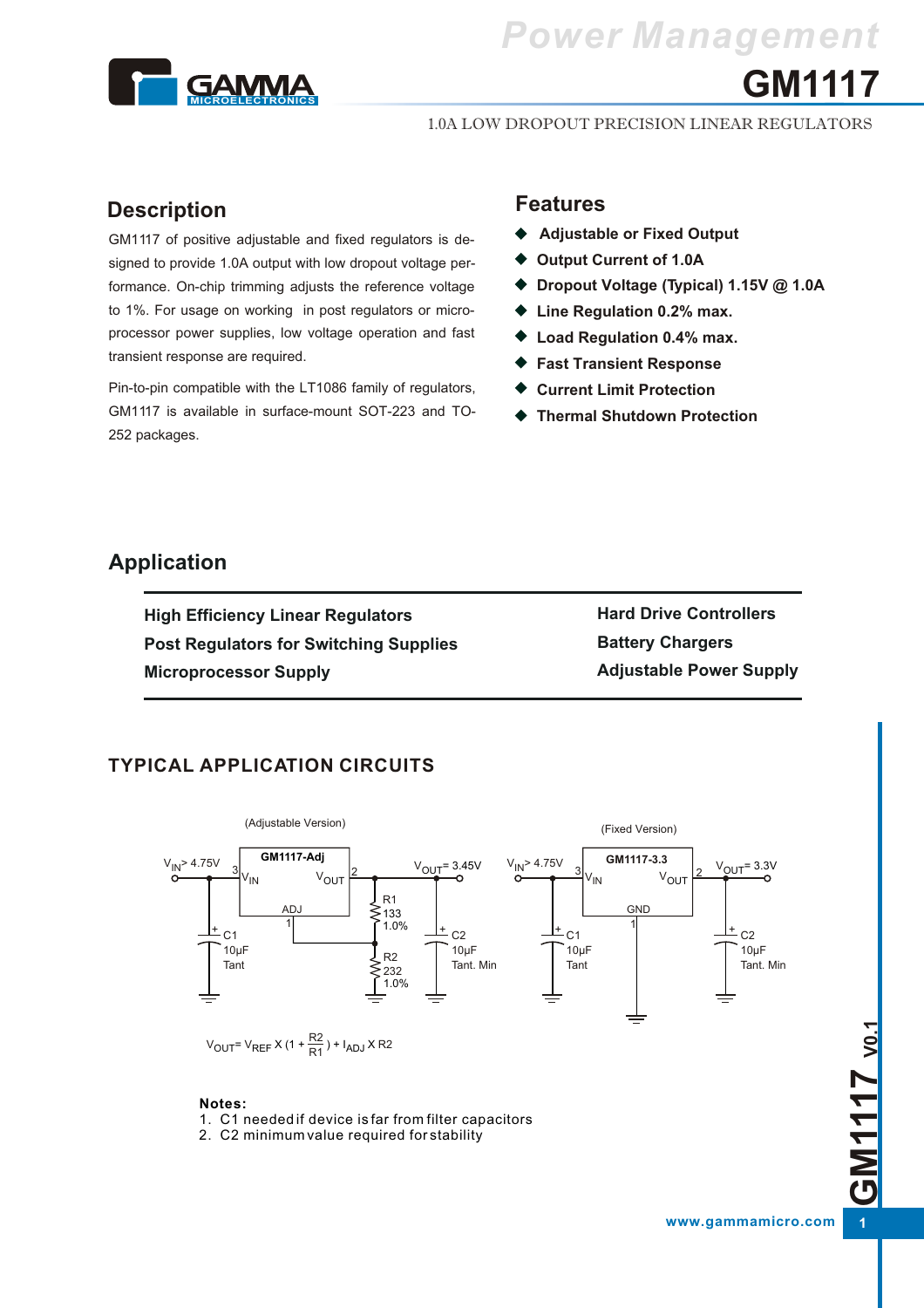

#### 1.0A LOW DROPOUT PRECISION LINEAR REGULATORS

#### **MARKING INFORMATION & PIN CONFIGURATIONS** (Top View)



## **ORDERING INFORMATION**

| <b>Ordering Number</b> | <b>Output Voltage</b> | <b>Package</b>             | <b>Shipping</b>           |  |
|------------------------|-----------------------|----------------------------|---------------------------|--|
| GM1117-AST3T           | Adj                   | SOT-223<br>80 Units / Tube |                           |  |
| GM1117-AST3R           | Adj                   | SOT-223                    | 2,500 Units / Tape & Reel |  |
| GM1117-ATC3T           | Adj                   | TO-252                     | 80 Units / Tube           |  |
| GM1117-ATC3R           | Adj                   | TO-252                     | 2,500 Units / Tape & Reel |  |
| GM1117-ATB3T           | Adj                   | TO-220                     | 50 Units / Tube           |  |
| GM1117-ATA3T           | Adj                   | TO-263                     | 50 Units / Tube           |  |
| GM1117-ATA3R           | Adj                   | TO-263                     | 800 Units / Tape & Reel   |  |
| GM1117-1.5ST3T         | 1.5                   | SOT-223                    | 80 Units / Tube           |  |
| GM1117-1.5ST3R         | 1.5                   | SOT-223                    | 2,500 Units / Tape & Reel |  |
| GM1117-1.5TC3T         | 1.5                   | TO-252                     | 80 Units / Tube           |  |
| GM1117-1.5TC3R         | 1.5                   | TO-252                     | 2,500 Units / Tape & Reel |  |
| GM1117-1.5TB3T         | 1.5                   | TO-220                     | 50 Units / Tube           |  |
| GM1117-1.5TA3T         | 1.5                   | TO-263                     | 50 Units / Tube           |  |
| GM1117-1.5TA3R         | 1.5                   | TO-263                     | 800 Units / Tape & Reel   |  |
| GM1117-1.8ST3T         | 1.8                   | SOT-223                    | 80 Units / Tube           |  |
| GM1117-1.8ST3R         | 1.8                   | SOT-223                    | 2,500 Units / Tape & Reel |  |
| GM1117-1.8TC3T         | 1.8                   | TO-252                     | 80 Units / Tube           |  |
| GM1117-1.8TC3R         | 1.8                   | TO-252                     | 2,500 Units / Tape & Reel |  |
| GM1117-1.8TB3T         | 1.8                   | TO-220                     | 50 Units / Tube           |  |
| GM1117-1.8TA3T         | 1.8                   | TO-263                     | 50 Units / Tube           |  |
| GM1117-1.8TA3R         | 1.8                   | TO-263                     | 800 Units / Tape & Reel   |  |

\* For detail Ordering Number identification, please see last page.

**G2**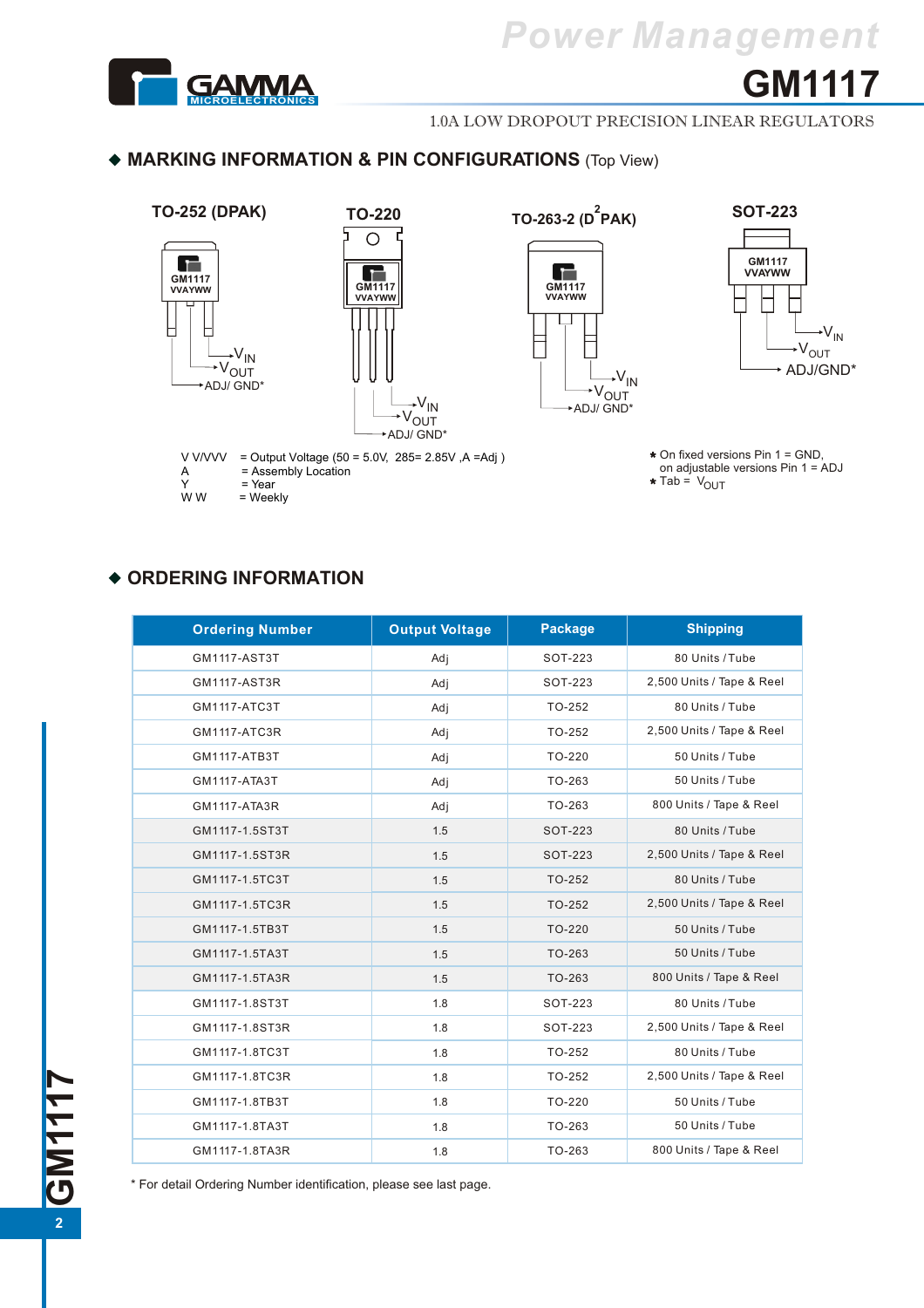

#### 1.0A LOW DROPOUT PRECISION LINEAR REGULATORS

# **ORDERING INFORMATION** (Continued)

| <b>Ordering Number</b> | <b>Output Voltage</b> | <b>Package</b> | <b>Shipping</b>           |  |  |
|------------------------|-----------------------|----------------|---------------------------|--|--|
| GM1117-2.5ST3T         | 2.5                   | SOT-223        | 80 Units / Tube           |  |  |
| GM1117-2.5ST3R         | 2.5                   | SOT-223        | 2,500 Units / Tape & Reel |  |  |
| GM1117-2.5TC3T         | 2.5                   | TO-252         | 80 Units / Tube           |  |  |
| GM1117-2.5TC3R         | 2.5                   | TO-252         | 2,500 Units / Tape & Reel |  |  |
| GM1117-2.5TB3T         | 2.5                   | TO-220         | 50 Units / Tube           |  |  |
| GM1117-2.5TA3T         | 2.5                   | TO-263         | 50 Units / Tube           |  |  |
| GM1117-2.5TA3R         | 2.5                   | TO-263         | 800 Units / Tape & Reel   |  |  |
| GM1117-2.85ST3T        | 2.85                  | SOT-223        | 80 Units / Tube           |  |  |
| GM1117-2.85ST3R        | 2.85                  | SOT-223        | 2,500 Units / Tape & Reel |  |  |
| GM1117-2.85TC3T        | 2.85                  | TO-252         | 80 Units / Tube           |  |  |
| GM1117-2.85TC3R        | 2.85                  | TO-252         | 2,500 Units / Tape & Reel |  |  |
| GM1117-2.85TB3T        | 2.85                  | TO-220         | 50 Units / Tube           |  |  |
| GM1117-2.85TA3T        | 2.85                  | TO-263         | 50 Units / Tube           |  |  |
| GM1117-2.85TA3R        | 2.85                  | TO-263         | 800 Units / Tape & Reel   |  |  |
| GM1117-3.0ST3T         | 3.0                   | SOT-223        | 80 Units / Tube           |  |  |
| GM1117-3.0ST3R         | 3.0                   | SOT-223        | 2,500 Units / Tape & Reel |  |  |
| GM1117-3.0TC3T         | 3.0                   | TO-252         | 80 Units / Tube           |  |  |
| GM1117-3.0TC3R         | 3.0                   | TO-252         | 2,500 Units / Tape & Reel |  |  |
| GM1117-3.0TB3T         | 3.0                   | TO-220         | 50 Units / Tube           |  |  |
| GM1117-3.0TA3T         | 3.0                   | TO-263         | 50 Units / Tube           |  |  |
| GM1117-3.0TA3R         | 3.0                   | TO-263         | 800 Units / Tape & Reel   |  |  |
| GM1117-3.3ST3T         | 3.3                   | SOT-223        | 80 Units / Tube           |  |  |
| GM1117-3.3ST3R         | 3.3                   | SOT-223        | 2,500 Units / Tape & Reel |  |  |
| GM1117-3.3TC3T         | 3.3                   | TO-252         | 80 Units / Tube           |  |  |
| GM1117-3.3TC3R         | 3.3                   | TO-252         | 2,500 Units / Tape & Reel |  |  |
| GM1117-3.3TB3T         | 3.3                   | TO-220         | 50 Units / Tube           |  |  |
| GM1117-3.3TA3T         | 3.3                   | TO-263         | 50 Units / Tube           |  |  |
| GM1117-3.3TA3R         | 3.3                   | TO-263         | 800 Units / Tape & Reel   |  |  |
| GM1117-5.0ST3T         | 5.0                   | SOT-223        | 80 Units / Tube           |  |  |
| GM1117-5.0ST3R         | 5.0                   | SOT-223        | 2,500 Units / Tape & Reel |  |  |
| GM1117-5.0TC3T         | 5.0                   | TO-252         | 80 Units / Tube           |  |  |
| GM1117-5.0TC3R         | 5.0                   | TO-252         | 2,500 Units / Tape & Reel |  |  |
| GM1117-5.0TB3T         | 5.0                   | TO-220         | 50 Units / Tube           |  |  |
| GM1117-5.0TA3T         | 5.0                   | TO-263         | 50 Units / Tube           |  |  |
| GM1117-5.0TA3R         | $5.0$                 | TO-263         | 800 Units / Tape & Reel   |  |  |

\* For detail Ordering Number identification, please see last page.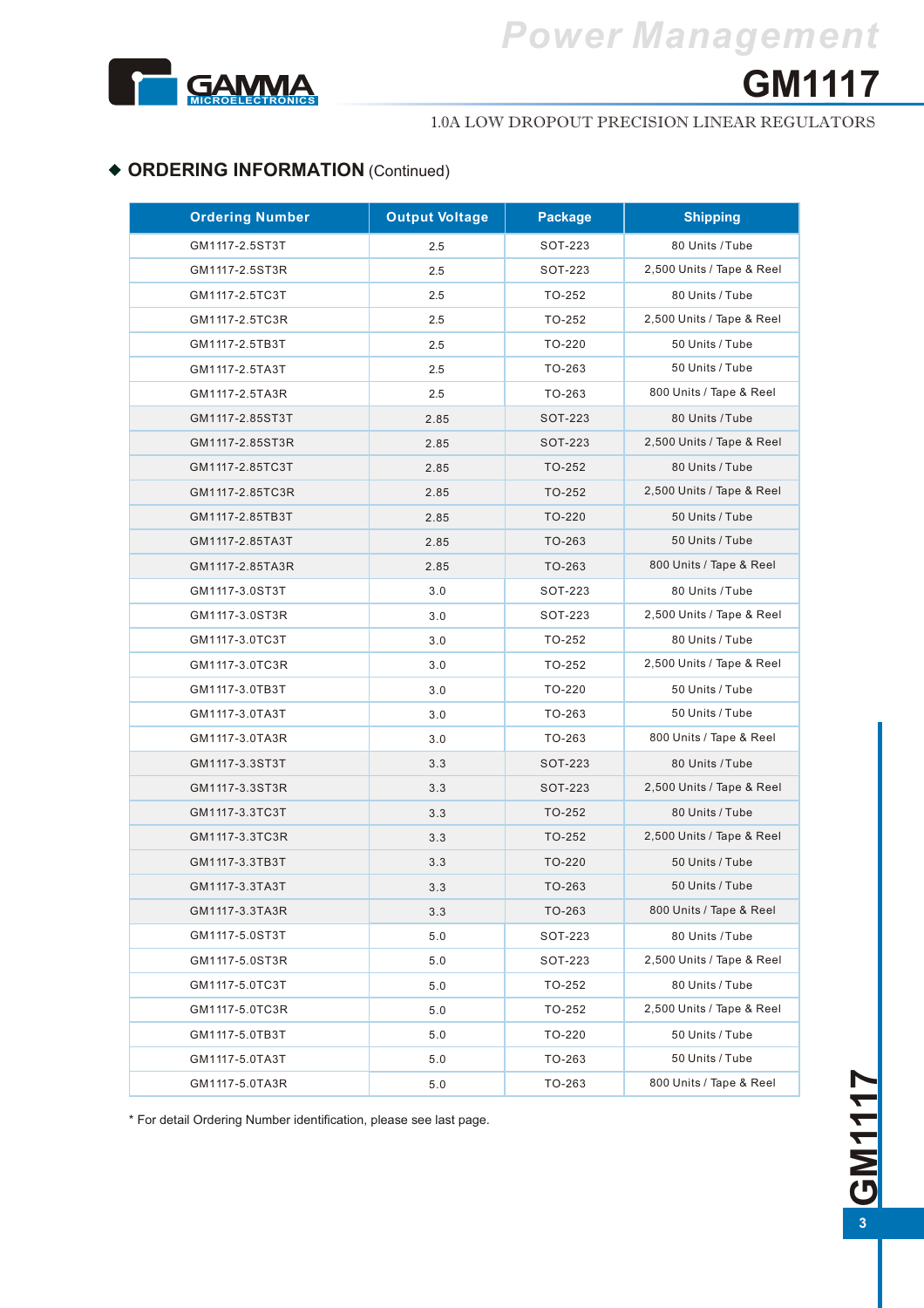

1.0A LOW DROPOUT PRECISION LINEAR REGULATORS

## **ABSOLUTE MAXIMUM RATINGS**

| <b>PARAMETER</b>                                                                                                                                                                              | <b>SYMBOL</b>                | <b>VALUE</b>         | <b>UNIT</b>   |
|-----------------------------------------------------------------------------------------------------------------------------------------------------------------------------------------------|------------------------------|----------------------|---------------|
| <b>Power Dissipation</b>                                                                                                                                                                      | $P_D$                        | Internally limited   | W             |
| Input Voltage                                                                                                                                                                                 | $V_{\text{IN}}$              | 7.0                  | $\vee$        |
| Lead Temperature(Soldering, 10sec)                                                                                                                                                            | $\mathsf{T}_{\mathsf{LEAD}}$ | 300                  | $^{\circ}C$   |
| Operating Junction Temperature Range<br><b>Control Section</b><br><b>Power Transistor</b>                                                                                                     | $T_{\rm J}$                  | 0 to 125<br>0 to 150 | $^{\circ}C$   |
| Storage Temperature Range                                                                                                                                                                     | $\mathsf{T}_{\text{STG}}$    | $-65$ to $+150$      | $^{\circ}C$   |
| <b>Thermal Characteristics</b><br>SOT-223<br>Thermal Resistance, Junction-to-Case<br><b>DPAK</b><br>Thermal Resistance, Junction-to-Case<br>$D^2$ PAK<br>Thermal Resistance, Junction-to-Case | $R_{JC}$                     | 15<br>6.0<br>3.0     | $\degree$ C/W |

# **BLOCK DIAGRAM**

(Fixed Version)



# (Adjustable Version)

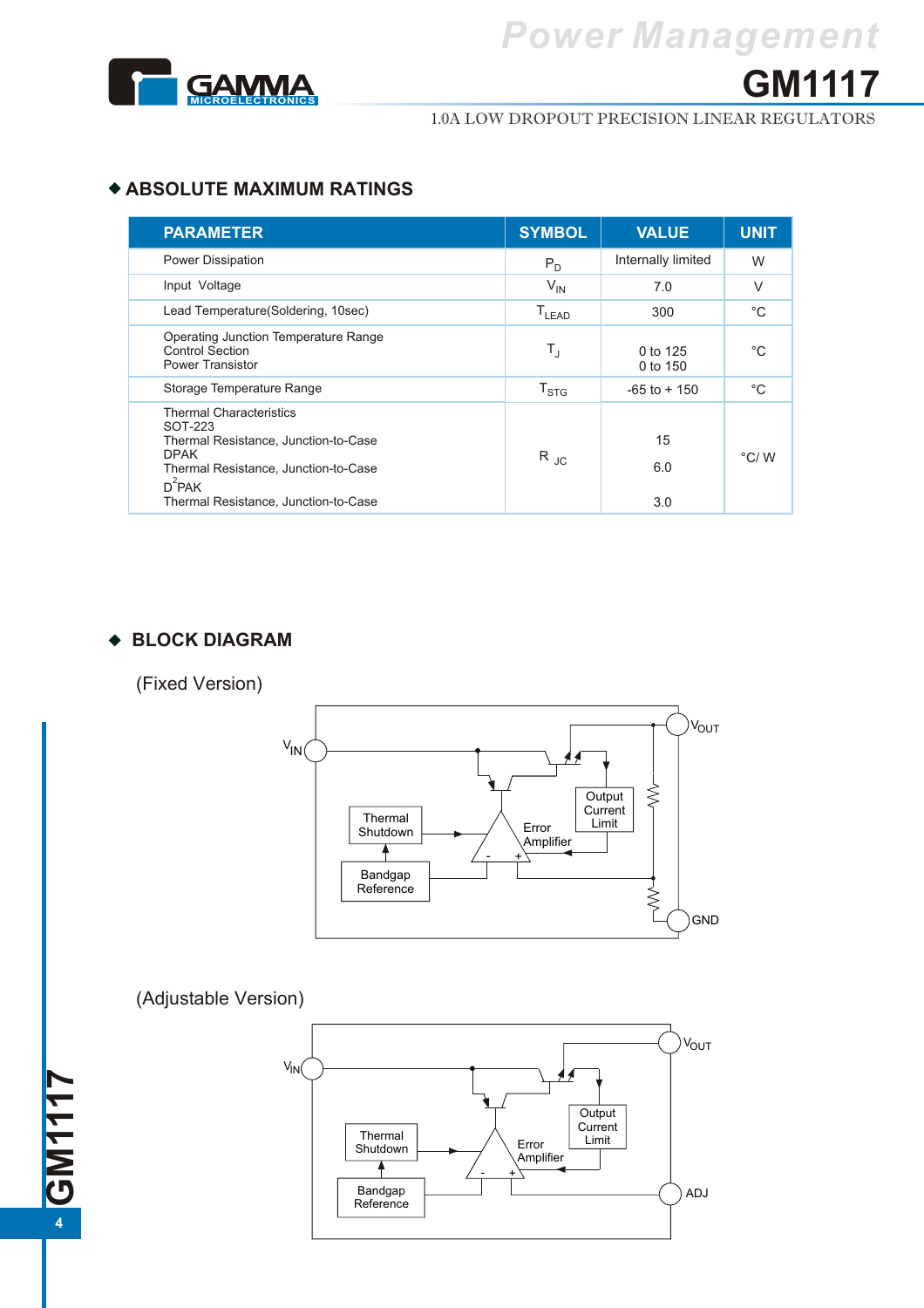

#### 1.0A LOW DROPOUT PRECISION LINEAR REGULATORS

# **ELECTRICAL CHARACTERISTICS**

(Typicals and limits appearing in normal type apply for  $T_J = 25^{\circ}C$ )

| <b>Parameter</b>          |            | <b>Symbol</b>                  | <b>Condition</b>                                                                                       | <b>Min</b>     | <b>Typ</b>     | <b>Max</b>     | <b>Unit</b>   |
|---------------------------|------------|--------------------------------|--------------------------------------------------------------------------------------------------------|----------------|----------------|----------------|---------------|
| Reference Voltage         | GM1117-Adj | $V_{REF}$                      | $I_{\text{OUT}}$ =10mA, $V_{\text{IN}}$ = 5V                                                           | 1.238          | 1.250          | 1.262          | V             |
|                           |            |                                | 10mA $\leq I_{\text{OUT}} \leq 1.0$ A, 2.65V $\leq$ V <sub>IN</sub> $\leq$ 7V<br>$IOUT=10mA, VIN=3.3V$ | 1.225          | 1.250          | 1.275          |               |
|                           | GM1117-1.8 | $V_{\rm O}$                    | $0 \leq I_{\text{OUT}}$ ≤ 1.0A, 3.3V ≤ V <sub>IN</sub> ≤ 7V                                            | 1.782<br>1.764 | 1.800<br>1.800 | 1.818<br>1.836 | $\vee$        |
|                           |            |                                | $I_{\text{OUT}}$ =10mA, $V_{\text{IN}}$ =4V                                                            | 2.475          | 2.500          | 2.525          |               |
|                           | GM1117-2.5 |                                | $0 \leq I_{\text{OUT}} \leq 1.0$ A, $4V \leq V_{\text{IN}} \leq 7V$                                    | 2.450          | 2.500          | 2.550          | V             |
| Output Voltage            | GM1117-3.3 |                                | $IOUT=10mA, VIN=4.8V$                                                                                  | 3.267          | 3.300          | 3.333          | V             |
|                           |            |                                | $0 \leq I_{\text{OUT}} \leq 1.0$ A, 4.8V $\leq$ V <sub>IN</sub> $\leq$ 7V                              | 3.234          | 3.300          | 3.366          |               |
|                           | GM1117-5.0 |                                | $IOUT=10mA, VIN=6.5V$                                                                                  | 4.950          | 5.000          | 5.050          | V             |
|                           |            |                                | $0 \leq I_{\text{OUT}} \leq 1.0$ A, 6.5V $\leq$ V <sub>IN</sub> $\leq$ 7V                              | 4.900          | 5.000          | 5.100          |               |
| Line Regulation           | GM1117-Adj | $\mathsf{REG}_{\mathsf{LINE}}$ | $I_{OUT}$ =10mA, 2.75V $\leq$ V <sub>IN</sub> $\leq$ 7V                                                |                | 0.04           | 0.20           | $\frac{0}{0}$ |
|                           | GM1117-1.8 |                                | $I_{\text{OUT}}$ =10mA, 3.3V $\leq$ V <sub>IN</sub> $\leq$ 7V                                          |                | 0.04           | 0.20           |               |
|                           | GM1117-2.5 |                                | $I_{\text{OUT}}$ =10mA, $4V \le V_{\text{IN}} \le 7V$                                                  |                | 0.04           | 0.20           |               |
|                           | GM1117-3.3 |                                | $I_{OUT}$ =10mA, 4.8V $\leq$ V <sub>IN</sub> $\leq$ 7V                                                 |                | 0.04           | 0.20           |               |
|                           | GM1117-5.0 |                                | $I_{\text{OUT}}$ =10mA, 6.5V $\leq$ V <sub>IN</sub> $\leq$ 7V                                          |                | 0.04           | 0.20           |               |
|                           | GM1117-Adj |                                | $V_{IN}$ - $V_{OUIT}$ =1.5V, 10mA $\leq$ I <sub>O</sub> $\leq$ 1.0A                                    |                | 0.20           | 0.40           | $\frac{0}{0}$ |
| Load Regulation           | GM1117-1.8 | $\mathsf{REG}_{\mathsf{LOAD}}$ | $V_{IN}$ =3.3V, 10mA ≤ I <sub>O</sub> ≤ 1.0A                                                           |                | 0.20           | 0.40           |               |
|                           | GM1117-2.5 |                                | $V_{IN} = 4.0 V$ , 10mA $\leq I_{O} \leq 1.0 A$                                                        |                | 0.20           | 0.40           |               |
|                           | GM1117-3.3 |                                | $V_{IN}$ =4.8V, 10mA≤ $I_{O}$ ≤ 1.0A                                                                   |                | 0.20           | 0.40           |               |
|                           | GM1117-5.0 |                                | $V_{1N}$ =6.5V, 10mA≤ $I_{O}$ ≤ 1.0A                                                                   |                | 0.20           | 0.40           |               |
| <b>Dropout Voltage</b>    |            | $V_D$                          | $I_{\text{OUT}}$ =1.0A                                                                                 |                | 1.15           | 1.3            | V             |
| <b>Current Limit</b>      |            | $I_{CL}$                       | $V_{IN}$ - $V_{OUT}$ =3V                                                                               | 1.1            | 3.1            |                | A             |
| Minimum Load Current      | GM1117-Adj | $I_{\text{O}$ MIN              | $V_{IN} = 5V$                                                                                          |                | 3              | $\overline{7}$ | mA            |
|                           | GM1117-1.8 | $I_{\mathsf{Q}}$               | $V_{IN}$ =3.3V, 10mA ≤ I <sub>O</sub> ≤ 1.0A                                                           |                | $\overline{7}$ | 13             | mA            |
| Quiescent Current         | GM1117-2.5 |                                | $V_{1N}$ =4.0V, 10mA $\leq$ I <sub>O</sub> $\leq$ 1.0A                                                 |                | $\overline{7}$ | 13             |               |
|                           | GM1117-3.3 |                                | $V_{1N}$ =4.8V, 10mA $\leq I_{0} \leq 1.0$ A                                                           |                | $\overline{7}$ | 13             |               |
|                           | GM1117-5.0 |                                | $V_{1N}$ =6.5V, 10mA ≤ I <sub>O</sub> ≤ 1.0A                                                           |                | $\overline{7}$ | 13             |               |
| <b>Adjust Pin Current</b> | GM1117-Adj | $I_{ADJ}$                      | $I_{\text{OUT}}$ =10mA, 2.75V $\leq$ V <sub>IN</sub> $\leq$ 7V                                         |                | 55             | 90             | μA            |
| Temp. Coefficient         |            |                                | $V_{IN}$ - $V_{OUT}$ =1.5V, $I_{OUT}$ =10mA                                                            |                | 0.005          |                | $\%$ /°C      |
| <b>Thermal Regulation</b> |            | $T_{\rm C}$                    | $T_A = 25^\circ \text{C}$ , 30ms pulse                                                                 |                | 0.003          |                | % /W          |
| <b>Ripple Rejection</b>   |            | $R_{A}$                        | $V_{IN}$ - $V_{OUIT}$ =1.5V, $I_{OUIT}$ =1.0A                                                          | 60             | 72             |                | dB            |

**GM1117**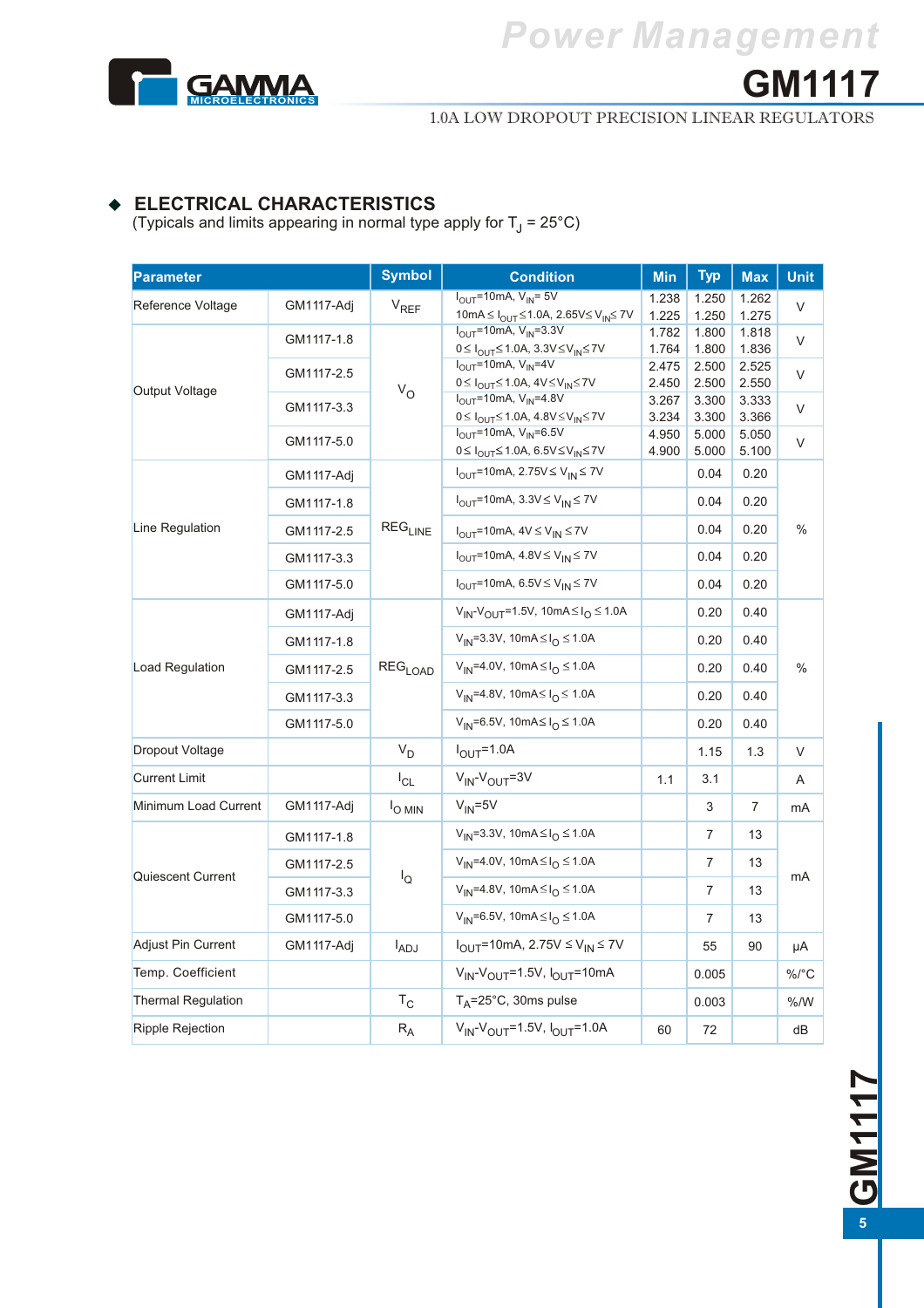

#### 1.0A LOW DROPOUT PRECISION LINEAR REGULATORS

#### **APPLICATION INFORMATION**

GM1117 linear regulators provide fixed and adjustable output voltages at currents up to 1.0A. These regulators are protected against overcurrent conditions and include thermal shutdown protection. The GM1117's have a composite PNP-NPN output transistor and require an output capacitor for stability. A detailed procedure for selecting this capacitor follows.

#### **Adjustable Operation**

The GM1117 has an output voltage range of 1.25 V to 5.5 V. An external resistor divider sets the output voltage as shown in Figure 1. The regulator maintains a fixed 1.25V (typical) reference between the output pin and the adjust pin.

A resistor divider network R1 and R2 causes a fixed current to flow to ground. This current creates a voltage across R2 that adds to the 1.25 V across R1 and sets the overall output voltage. The adjust pin current (typically 50 µA) also flows through R2 and adds a small error that should be taken into account if precise adjustment of  $V_{OUT}$  is necessary.

The output voltage is set according to the formula:

$$
V_{OUT} = V_{REF} X (\frac{R1 + R2}{R1}) + I_{Adj} X R2
$$

The term  $I_{\text{Adj}} \times R2$  represents the error added by the adjust pin current.

R1 is chosen so that the minimum load current is at least 2.0 mA. R1 and R2 should be the same type, e.g. metal film for best tracking over temperature. While not required, a bypass capacitor from the adjust pin to ground will improve ripple rejection and transient response. A 0.1 µF tantalum capacitor is recommended for "first cut" design. Type and value may be varied to obtain optimum performance vs. price.



#### **Stability Considerations Figure 1. Resistor Divider Scheme**

The output compensation capacitor helps to determine three main characteristics of a linear regulator's performance: start-up delay, load transient response, and loop stability. The capacitor value and type is based on cost, availability, size and temperature constraints. A tantalum or aluminum electrolytic capacitor is preferred, as a film or ceramic capacitor with almost zero ESR can cause instability. An aluminum electrolytic capacitor is the least expensive type, but when the circuit operates at low temperatures, both the value and ESR of the capacitor will vary widely. For optimum performance over the full operating temperature range, a tantalum capacitor is best. A 22µF tantalum capacitor will work fine in most applications, but with high current regulators such as the GM1117 higher capacitance values will improve the transient response and stability. Most applications for the GM1117's involve large changes in load current, so the output capacitor must supply instantaneous load current. The ESR of the output capacitor causes an immediate drop in output voltage given by:  $V = I x ESR$ 

In microprocessor applications an output capacitor network of several tantalum and ceramic capacitors in parallel is commonly used. This reduces overall ESR and minimizes the instantaneous output voltage drop under transient load conditions. The output capacitor network should be placed as close to the load as possible for the best results.

Used with large output capacitance values and the input voltage is instantaneously shorted to ground, damage can occur. In this case, a diode connected as shown above in Figure 1.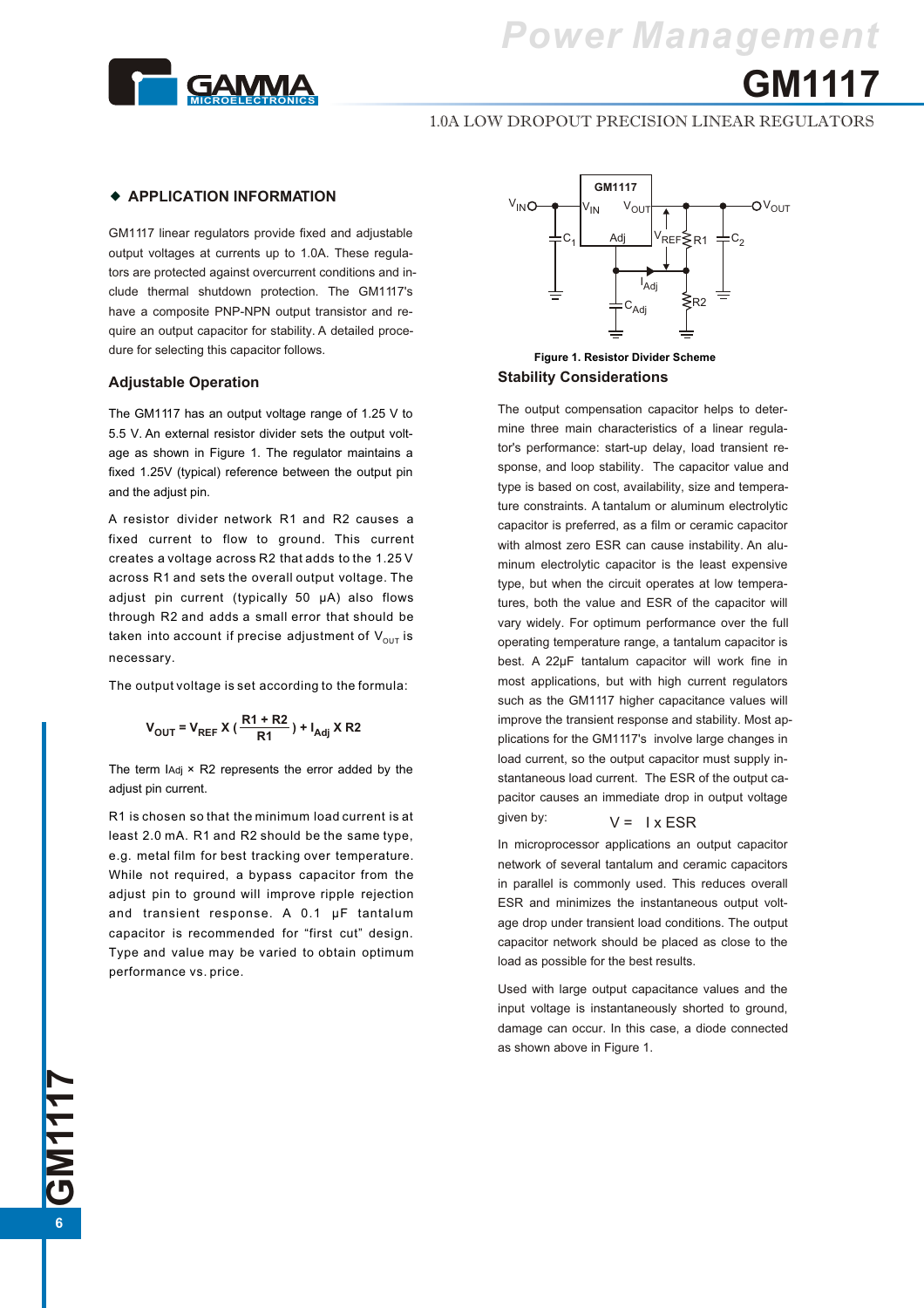

**AICS GM1117** *Power Management*

1.0A LOW DROPOUT PRECISION LINEAR REGULATORS

#### **Protection Diodes**

When large external capacitors are used with most linear regulator, it is wise to add protection diodes. If the input voltage of the regulator is shorted, the output capacitor will discharge into the output of the regulator. The discharge current depends on the value of capacitor, output voltage, and rate at which  $V_{\text{in}}$ drops.

> Figure 2<sup>(a),(b)</sup> Protection Diode Scheme for **Large Output Capacitors**

**(a) Fixed Version**



**(b) Adjustable Version** 



In the GM1117 linear regulators, the discharge path is through a large junction, and protection diodes are normally not needed. However, damage can occur if the regulator is used with large output capacitance values and the input voltage is instantaneously shorted to ground. In this case, a diode connected as shown above in Figure 2.

#### **Output Voltage Sensing**

The GM1117 are three terminal regulators. For which, they cannot provide true remote load sensing. Load regulation is limited by the resistance of the conductors connecting the regulator to the load. For best results the GM1117 should be connected are as shown in Figure 3.



 **(a),(b) Figure 3 Conductor Parasitic Resistance Effects are Minimized by this Grounding Scheme For Fixed and Adjustable Output Regulators** 

# **Calculating Power Dissipation and Heat Sink Requirements**

The GM1117 precision linear regulators include thermal shutdown and current limit circuitry to protect the devices. However, high power regulators normally operate at high junction temperatures. It is important to calculate the power dissipation and junction temperatures accurately to be sure that you use and adequate heat sink. The case is connected to  $V_{\text{OUT}}$  on the GM1117, and electrical isolation may be required for some applications. Thermal compound should always be used with high current regulators like the GM1117.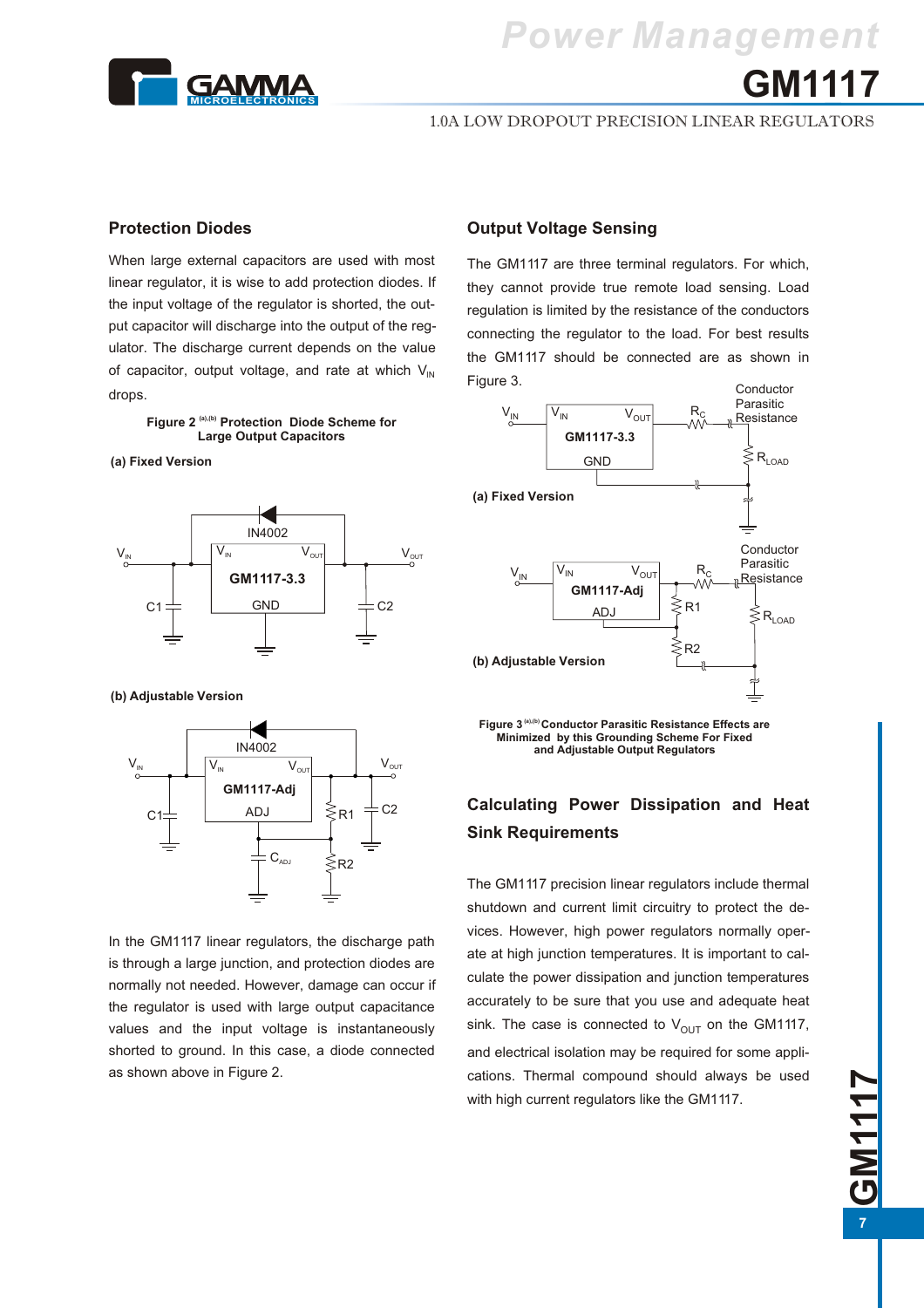

#### 1.0A LOW DROPOUT PRECISION LINEAR REGULATORS

The thermal characteristics of an IC depend four factors:

- 1. Maximum Ambient Temperature  $T_A (°C)$
- 2. Power Dissipation  $P_D$  (Watts)
- 3. Maximum Junction Temperature  $T_J(^{\circ}C)$
- 4. Thermal Resistance Junction to ambient R  $_{10}$  $(^{\circ}C/W)$

The relationship of these four factors is expressed by equation (1):

$$
T_J = T_A + P_D \times R_{JA
$$
......(1)

Maximum ambient temperature and power dissipation are determined by the design while the maximum junction temperature and thermal resistance depend on the manufacturer and the package type.

The maximum power dissipation for a regulator is expressed by equation (2):

 $P_{D(max)} = \{ V_{IN(max)} \cdot V_{OUT(min)} \} I_{OUT(max)} + V_{IN(max)} I_{Q} \dots (2)$ 

where:

 $V_{\text{IN(max)}}$  is the maximum input voltage,  $V_{\text{OUT}(min)}$  is the minimum output voltage,  $I_{\text{OUT(max)}}$  is the maximum output current  $I_{\Omega}$  is the maximum quiescent current at  $I_{\text{OUT(max)}}$ .

A heat sink effectively increases the surface area of the package to improve the flow of heat away from the IC into the air. Each material in the heat flow path between the IC and the environment has a thermal resistance. Like series electrical resistances, these re-

sistance are summed to determine  $R_{JA}$ , the total thermal resistance between the junction and the air. This is expressed by equation (3):

 $R_{\text{JA}} = R_{\text{JC}} + R_{\text{CS}} + R_{\text{SA}}$  ........(3)

Where all of the following are in °C/W:  $R_{\cup C}$  is thermal resistance of junction to case,  $R_{CS}$  is thermal resistance of case to heat sink,  $R_{SA}$  is thermal resistance of heat sink to ambient air

The value for R  $_{IA}$  is calculated using equation (3) and the result can be substituted in equation (1). The value for R  $_{\rm JC}$  is 3.5°C/W for a given package type based on an average die size. For a high current regulator such as the GM1117 the majority of the heat is generated in the power transistor section.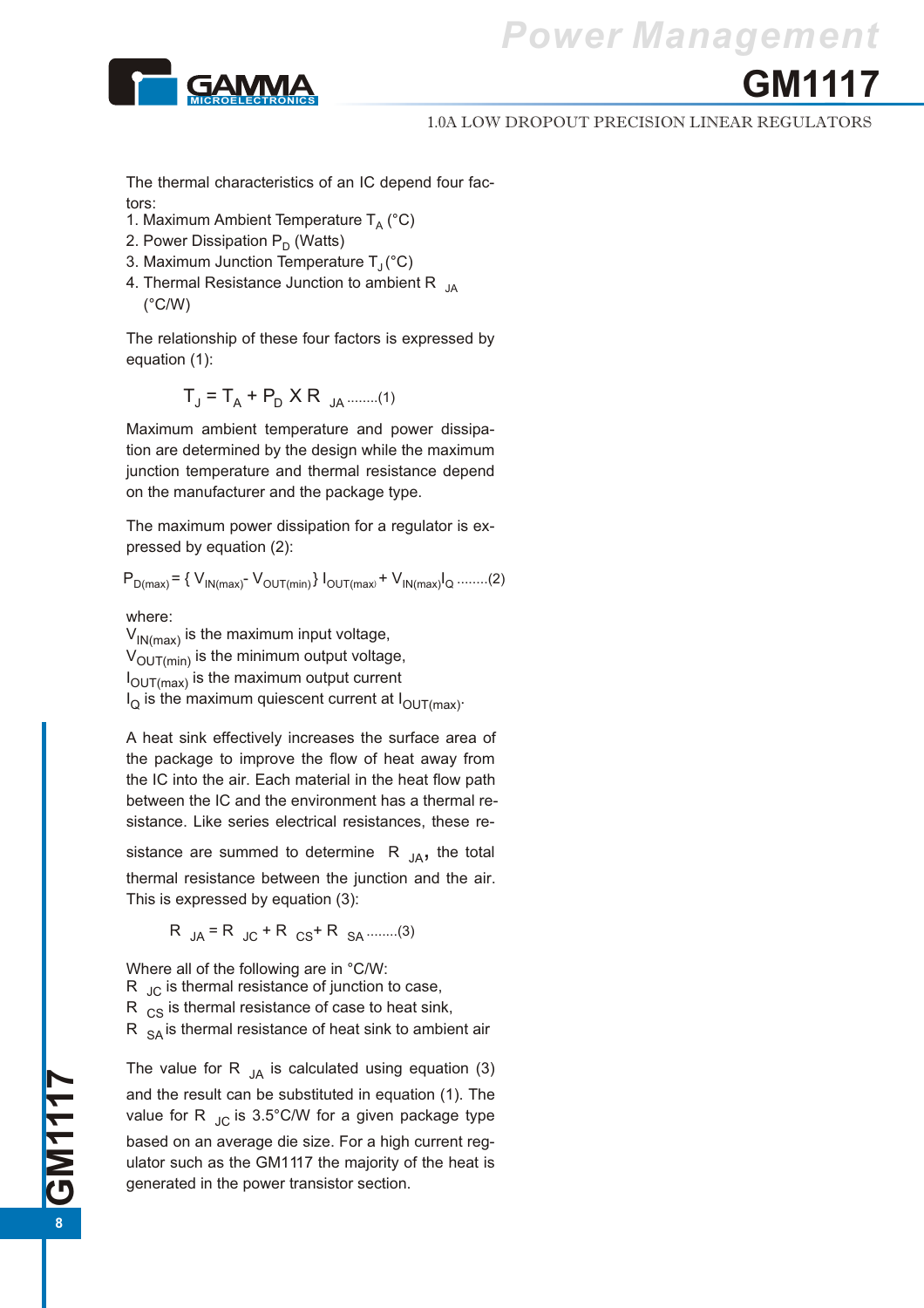

# *Power Management*

# **AICS GM1117**

#### 1.0A LOW DROPOUT PRECISION LINEAR REGULATORS

# **Typical Performance Characteristics**



















# **GM1117**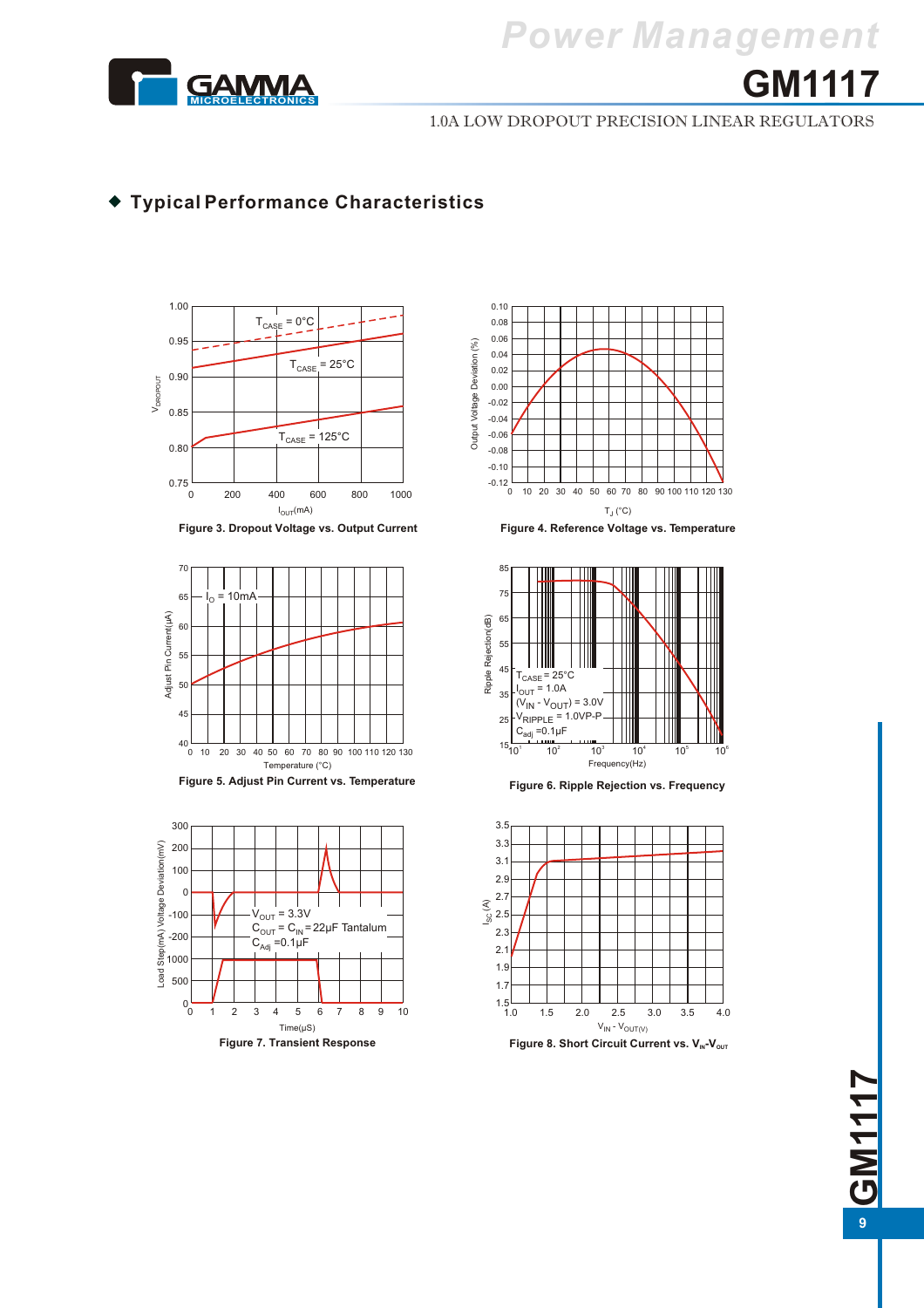

1.0A LOW DROPOUT PRECISION LINEAR REGULATORS

# **TO-252-3 PACKAGE OUTLINE DIMENSIONS**



**SOT- 223 PACKAGE OUTLINE DIMENSIONS** 

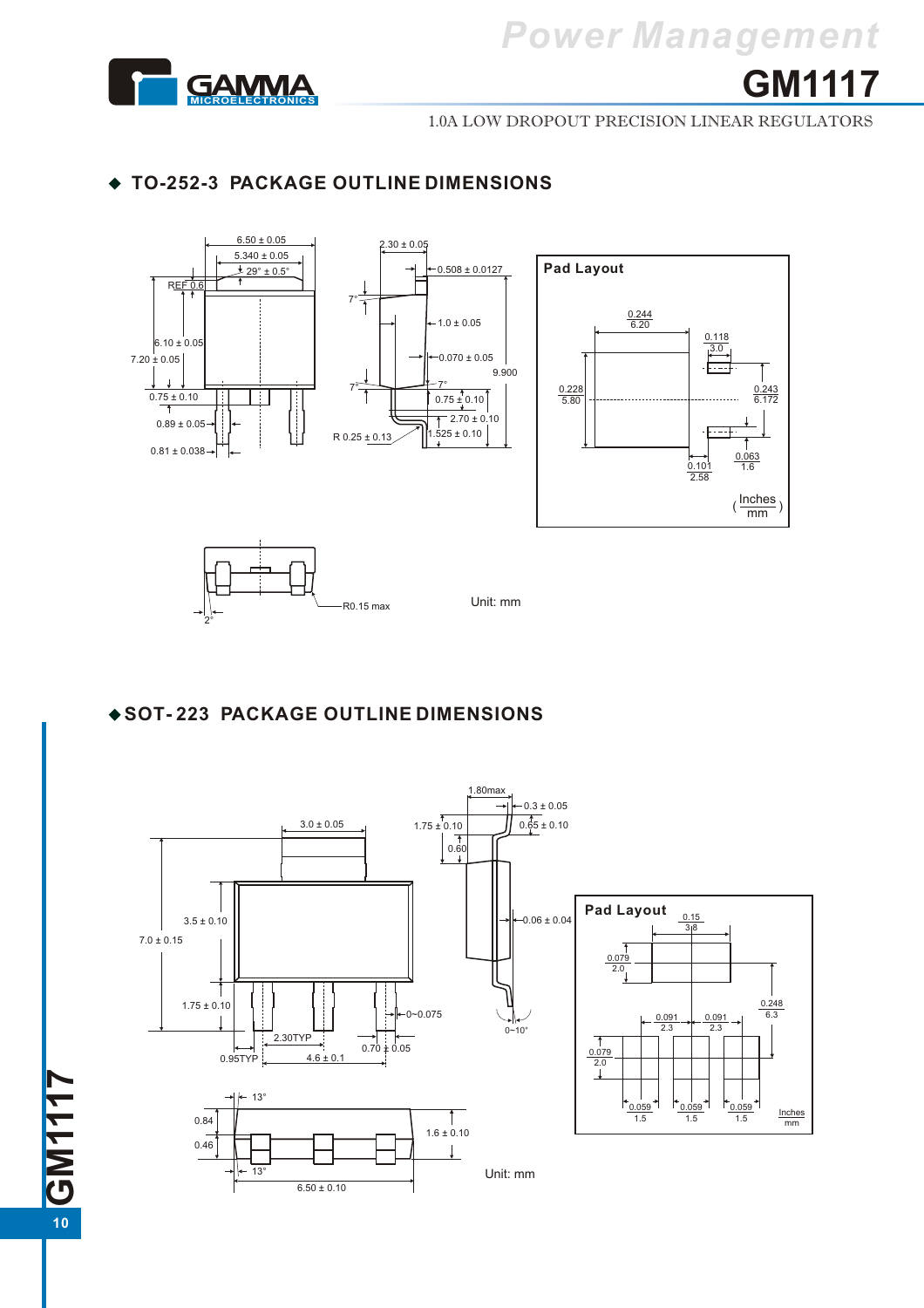



1.0A LOW DROPOUT PRECISION LINEAR REGULATORS

## **TO-220 PACKAGE OUTLINE DIMENSIONS**



## **TO-263-2 PACKAGE OUTLINE DIMENSIONS**



**GM111**

**11**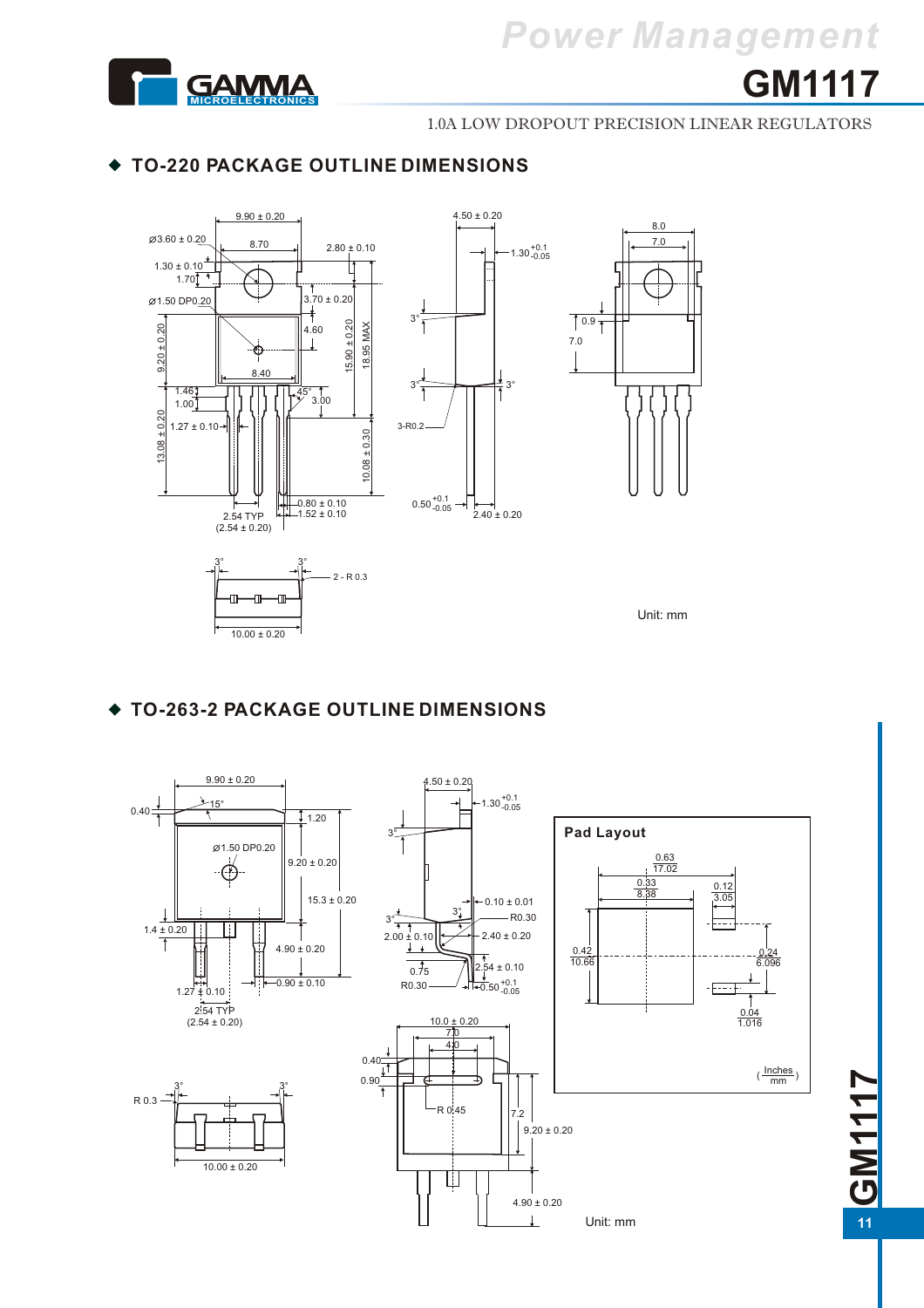



1.0A LOW DROPOUT PRECISION LINEAR REGULATORS

### **ORDERING NUMBER**